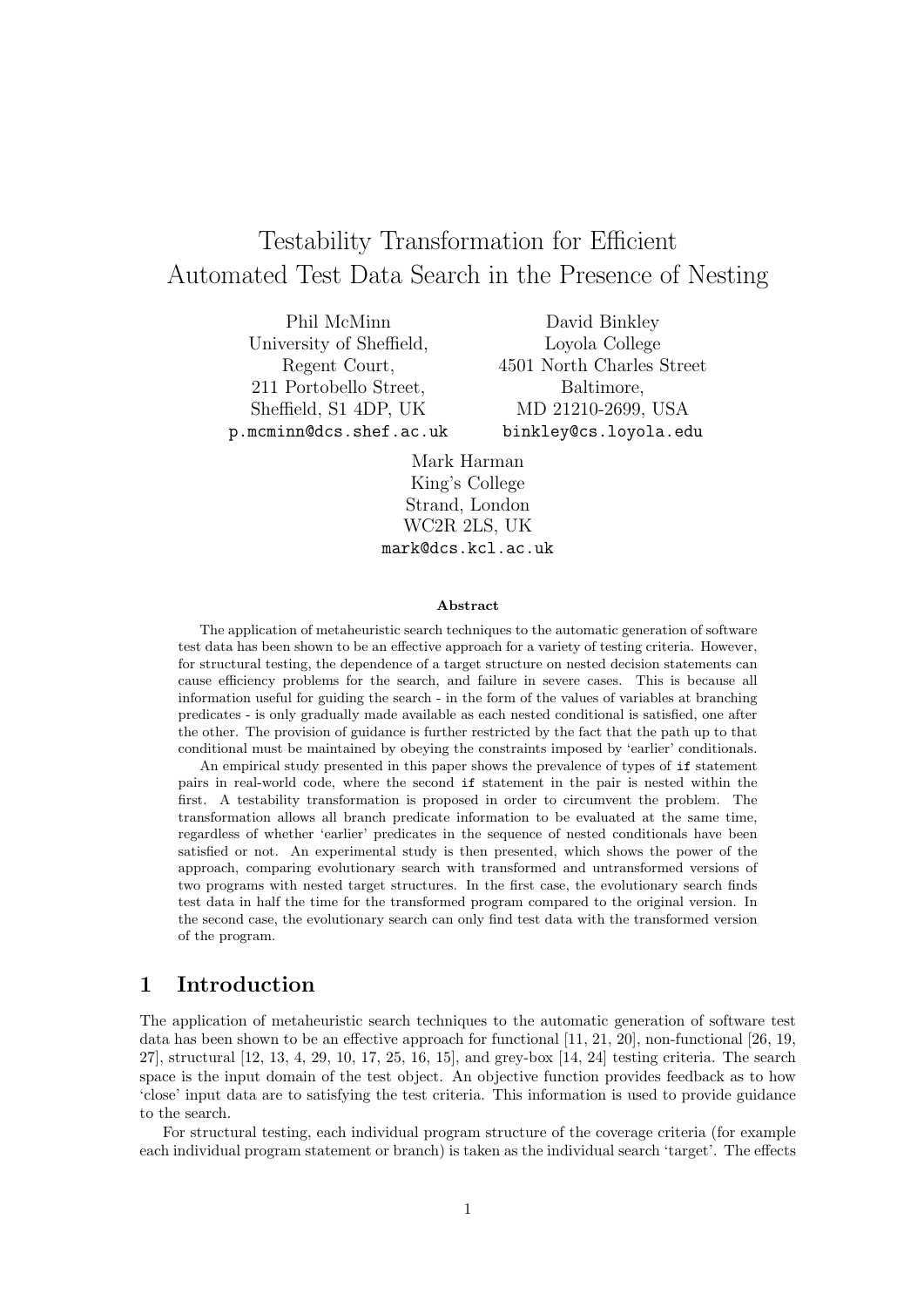```
Node
     void example(int a, int b, int c, int d)
     {
(1) if (a > b){
(2) if (b > c){
(3) if (c > d){
(4) // target
     ...
```
Figure 1: Nested targets require the succession of branching statements to be evaluated by the objective function one after the other

of input data are monitored through instrumentation of the branching conditions of the program. An objective function is computed, which decides how 'close' an input datum was to executing the target, based on the values of variables appearing in the branching conditionals which lead to its execution. For example, if a branching statement 'if (a == b)' needs to be true for a target statement to be covered, the objective function feeds back a 'branch distance' value of  $abs(b - a)$ to the search. The objective values fed back are critical in directing the search to potential new test data candidates which might execute the desired program structure.

However, the search can encounter problems when structural targets are nested within more than one conditional statement. In this case, there are a succession of branching statements which must be evaluated with a specific outcome in order for the target to be reached. For example, in Figure 1, the target is nested within three conditional statements. Each individual conditional must be true in order for execution to proceed onto the next one. Therefore, for the purposes of computing the objective function, it is not known that  $b > c$  must be true until  $a > b$  is true. Similarly, until  $b > c$  is satisfied, it is not known that  $c > d$  must also be satisfied. This gradual release of information causes efficiency problems for the search, which is forced to concentrate on satisfying each predicate individually. For example, inputs where b is close to being greater than c are of no consequence to the objective function until  $a > b$ .

Furthermore, the search is restricted when seeking inputs to satisfy 'later' conditionals, because satisfaction of the earlier conditionals must be maintained. If when searching for input values for  $b > c$ , the search chooses input values so that a is not greater than b, the path taken through the program never reaches the latter conditional, and thus the search never finds out if  $b > c$  or not. Instead it is held up again at the first conditional, which must be made true in order to reach the second conditional again. This inhibits the test data search, and the possible input values it can consider in order to satisfy predicates appearing 'later' in the sequence of nested conditionals. In severe cases the search may fail to find test data.

Ideally, all branch predicates need to be evaluated by the objective function at the same time. This paper presents a testability transformation approach in order to achieve this. A testability transformation [7] is a source-to-source program transformation that seeks to improve the performance of a test data generation technique. The transformed program produced is merely a 'means to an end', rather than an 'end' in itself, and can be discarded once it has served its intermediatory purpose as a vehicle for an improved test data search.

The ability to be able to evaluate all branch predicates at the same time results in a significant positive impact in the level of guidance that can be provided to the search. This can be seen by examining the objective function landscapes of the original and transformed versions of programs. Experiments carried out using evolutionary algorithms on two case studies confirm this. In the first study, test data was found in half the number of input data evaluations for the transformed version. In the second study, the test data search was unsuccessful unless the transformed version of the program was used.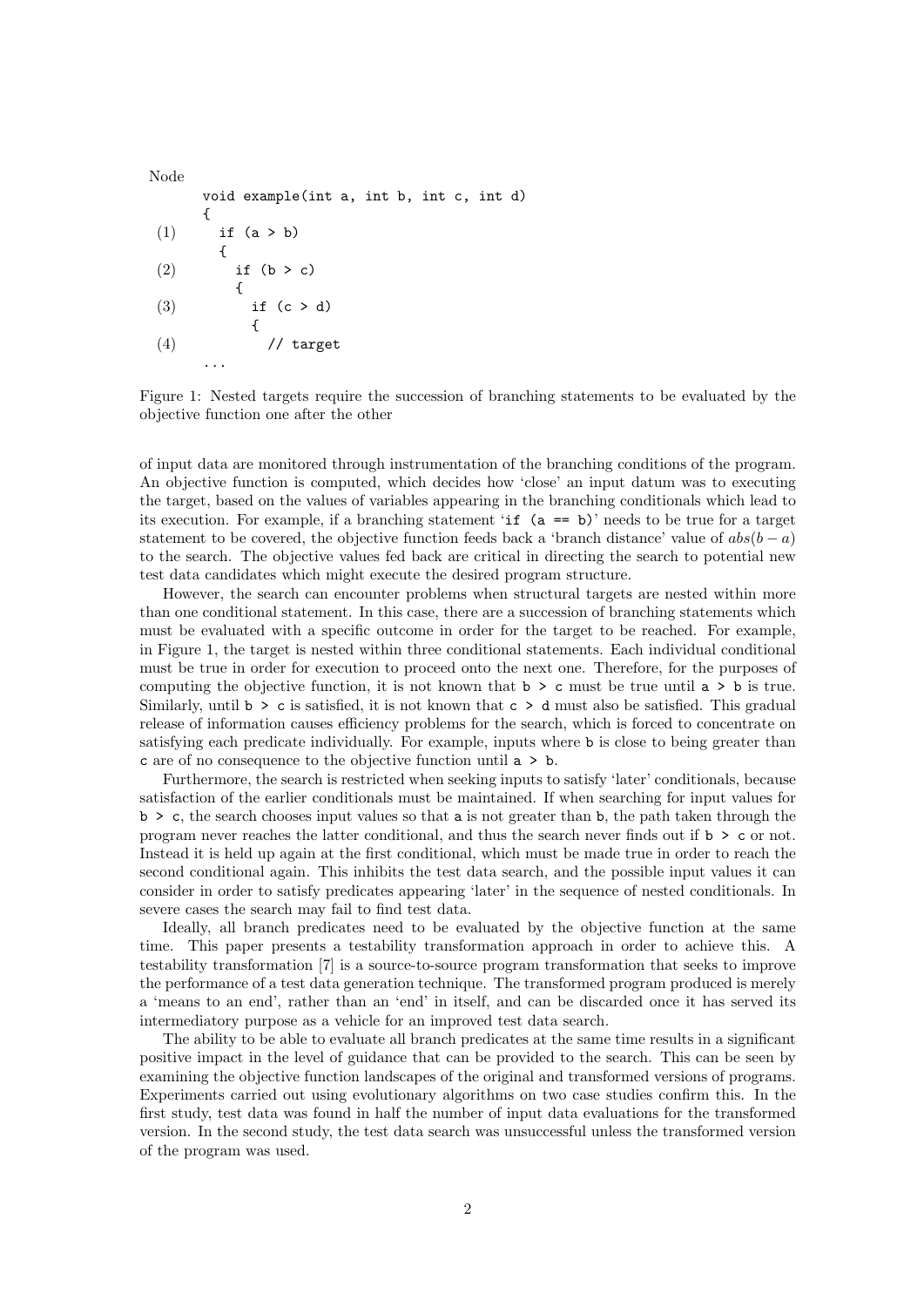An empirical study is presented which examines if statement pairs occurring in forty realworld programs. In this study, the latter if statement of the pair is nested in the first. The results further serve to show the benefit of the proposed transformation approach. In previous work [3], a method is presented to simultaneously evaluate all nested branch conditions, but only if no further statements occur between each pair of if statements. The empirical study shows that this only occurs for 18% of if pairs, whereas the transformation approach is also potentially applicable to the additional 82% of cases.

## 2 Search-Based Structural Test Data Generation

Several search methods have been proposed for structural test data generation, including the alternating variable method [12, 13, 4], simulated annealing [23, 22] and evolutionary algorithms [29, 10, 17, 25, 16, 15]. This paper is interested in the application of the alternating variable method and evolutionary algorithms to structural test data generation.

#### 2.1 The Alternating Variable Method

The alternating variable method [12], is employed in the goal-oriented [13] and chaining [4] test data generation approaches, and is based on the idea of 'local' search. An arbitrary input vector is chosen at random, and each individual input variable is probed by changing its value by a small amount, and then monitoring the effects of this on the branch predicates of the program.

The first stage of manipulating an input variable is called the *exploratory* phase. This probes the neighborhood of the variable by increasing and decreasing its original value. If either move leads to an improved objective value, a pattern phase is entered. In the pattern phase, a larger move is made in the direction of the improvement. A series of similar moves is made until a minimum for the objective function is found for the variable. If the target structure is not executed, the next input variable is selected for an exploratory phase.

In the example of Figure 1, the search target is the execution of node 4. Say the program is executed with the arbitrary input  $(a=10, b=20, c=30, d=10)$ . Control flow diverges away from the target down the false branch from node 1. The search attempts to minimize the objective value, which is formed from the true branch distance from node 1, i.e  $a - b$ . Exploratory moves are made around the value of a. A decreased value leads to a worse objective value. An increased value leads to an improved smaller objective function value. Larger moves are made to increase a until a is greater than b. Suppose the input to the program is now  $(a=21, b=20, c=30, d=10)$ . Execution now proceeds down the true branch from node 1, but diverges away down the false branch at node 2. The search now attempts to minimize the objective function  $\mathbf{b}$  - c in order to execute node 2 as true. Exploratory moves around a have no effect on the objective function. Therefore exploratory moves are made around the values of b. A decreased value of b leads to a worse objective function value, whilst an increased value leads to execution taking the false branch at node 1 again. Therefore the search explores values around the current value of c. Increased values have a negative impact on the objective function, whilst decreased values lead to an improvement. Further moves are made to decrease the value of c until input is found which executes node 2 as true. Suppose this is  $(a=21, b=20, c=19, d=10)$ . Execution now proceeds directly through all branching statements to target node 4.

#### 2.2 Evolutionary Testing

Evolutionary testing [29, 10, 17, 25, 16, 15] employs evolutionary algorithms for the test data search. Evolutionary algorithms [28] combine characteristics of genetic algorithms and evolution strategies, using simulated evolution as a search strategy, employing operations inspired by genetics and natural selection.

Evolutionary algorithms maintain a population of candidate solutions rather than just one current solution, as with local search methods. The members of the population are iteratively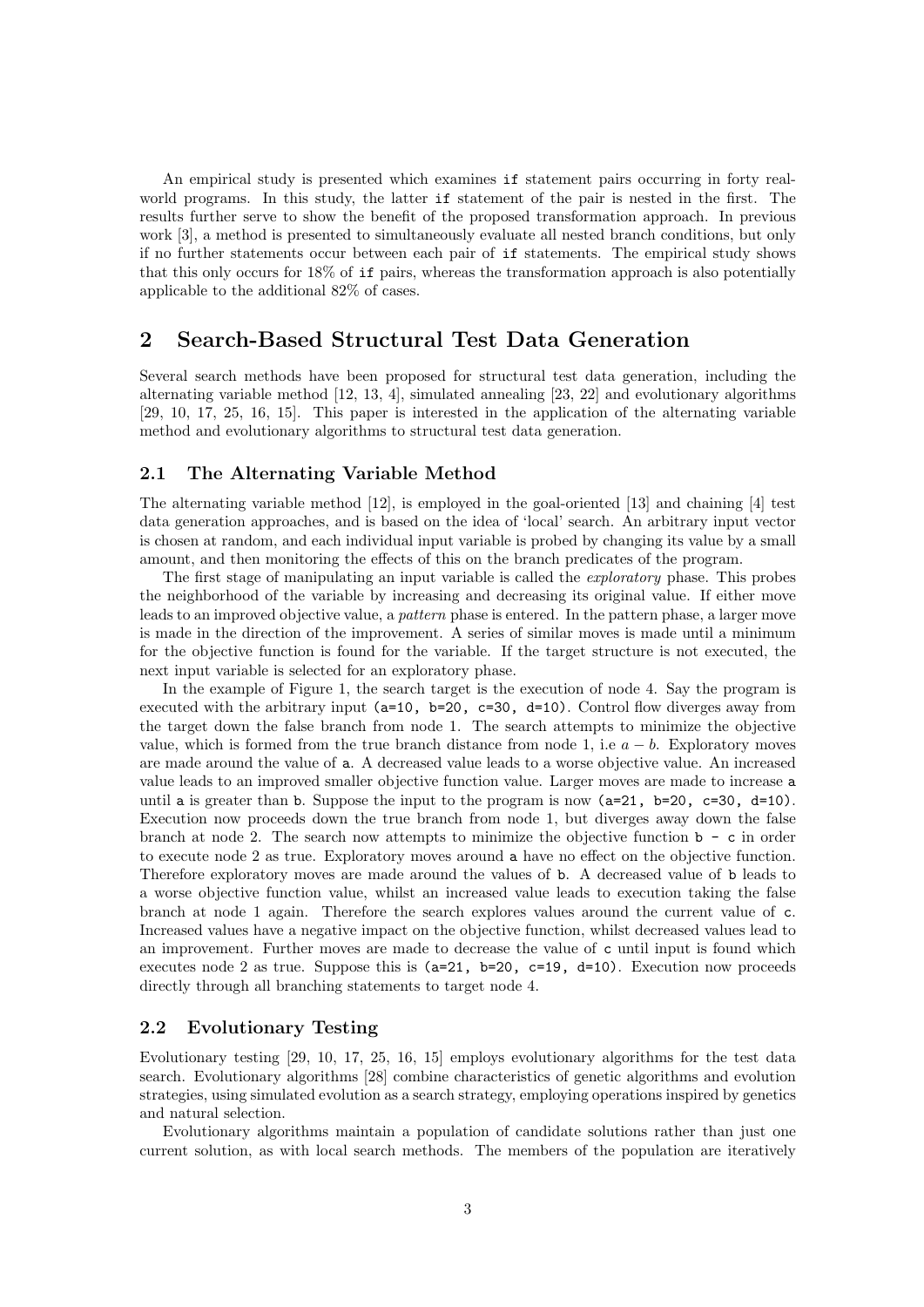recombined and mutated to in order to evolve successive generations of potential solutions. The aim is to generate 'fitter' candidate solutions within subsequent generations, which represent better candidate solutions. Recombination forms offspring from the components of two parents selected from the current population. The new offspring form part of the new generation of candidate solutions. Mutation performs low probability random changes to solutions, introducing new genetic information into the search. At the end of each generation, each solution is evaluated for its fitness, using a 'fitness' function. The fitness function can be the direct output of an objective function, or this value ranked or scaled in some way. Using fitness values, the evolutionary search decides whether individuals should survive into the next generation or be discarded.

In applying evolutionary algorithms to structural test data generation [29, 10, 17, 25, 16, 15], 'candidate solutions' are possible test data inputs. The objective function evaluates each test data input with regards to the current structural target in question. This is performed in a slightly different way to the alternating variable method. The notion of branch distance is key, but as the search does not work to iteratively improve one solution, the objective function incorporates another metric known as the approach level (also known as the approximation level) [25] to record how many nested conditionals are left unencountered by an input en route to the target.

Take the example of Figure 1 again. If some test data input reaches node 1 but diverges away down the false branch, its objective value is formed from the true branch distance at node 1, and an approach level value of '2' to indicate there are still two further branching nodes to be encountered (nodes 2 and 3). If the test data input evaluates node 1 in the desired way, its objective value is formed from the true branch distance at node 2, with the approach level value now being one. At node 3, the approach level is zero and the branch distance is derived from the true branch predicate.

Formally the objective function for a test data input is computed as follows:

$$
obj\_val = approach\_level + normalize(branch\_dist)
$$
\n(1)

where the branch distance *branch dist* is normalized into the range  $0-1$  by the function *normalize* using the following formula [1]:

$$
normalize(branch\_dist) = 1 - 1.001^{-branch\_dist}
$$
\n<sup>(2)</sup>

thus ensuring the value added to the approach level is close to 1 when the branch distance is very large, and zero when the branch distance is zero.

The approach level, therefore, adds a value for each branch distance which remains unevaluated. Since these values are not known, as the path of execution through the program has meant they have not been calculated, the maximum value is added, i.e. 1 (this 'approximation' to real branch distances is why the approach level is sometimes referred to as the 'approximation level'). As will be seen in the next section, the addition of this value rather than actual branch distance can inhibit search progress.

### 3 Nested Search Targets

The dependence of structural targets on one or more nested decision statements can cause problems for search-based generation methods, and even failure in severe cases.

The problem stems from the fact that information valuable for guiding the search is only revealed gradually as each individual branching conditional is encountered. The search is forced to concentrate on each branch predicate one at a time, one after the other. In doing this, the outcome at previous branching conditionals must be maintained, in order to preserve the execution path up to the current branching statement. If this is not done, the current branching statement will never be reached. This restricts the search in its choice of possible inputs, narrowing the potential search space.

In case study 1 (Figure 2a), where the target of the search is node 4, the fact that c needs to be zero at node 3 is not known until  $a == b$  is true at node 1. However, in order to evaluate node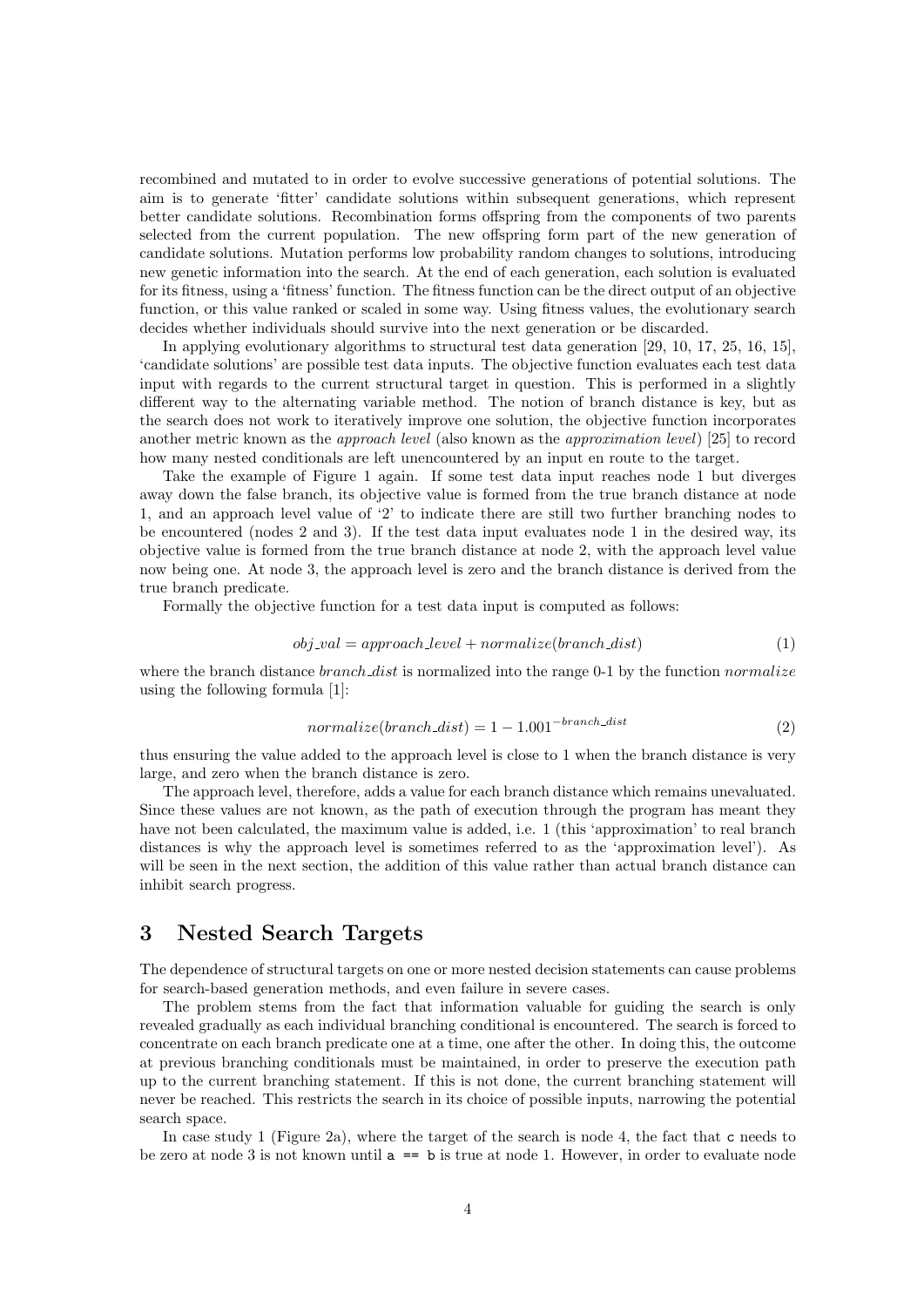```
Node
(s) void case_study_1_original{double a, double b)
     {
(1) if (a == b){
(2) double c = b + 1;
(3) if (c == 0){
(4) // target
           }
        }
(e) }
```

```
void case_study_1_transformed(double a, double b)
{
    double dist = 0;
    _dist += branch_distance(a == b);
    double c = b + 1;
    \_dist += branch\_distance(c == 0);if (\_dist == 0.0)// target
}
```
(b) Transformed version of program

Figure 2: Case study 1

3 in the desired way, the constraint a == b needs to be maintained. If the values of a and b are not -1, the search has no chance of making node 3 true, unless it backtracks to reselect values of a and b again. However, if it were to do this, the fact that c needs to be zero at node 3 will be 'forgotten', as node 3 is no longer reached, and its true branch distance is not computed.

This phenomenon is captured in a plot of the objective function landscape (Figure 3a), which uses the output of Equation 1. The shift from satisfying the initial true branch predicate of node 1 to the secondary satisfaction of the true branch predicate of node 2 is characterized by a sudden drop in the landscape down to spikes of local minima. Any move to input values where a is not equal to b jerks the search up out of the minima and back to the area where node 1 is evaluated as false again. When stuck in the local minima, the alternating variable method can not alter both input variables at once. As the method will not accept an inferior solution which would place it back at node 1, it declares failure. The evolutionary algorithm, meanwhile, has to change both values of a and b in order to traverse the local minima down to the global minimum of  $(a=-1,$  $b=-1$ ).

Case study 2 (Figure 4a) further demonstrates the problems of nested targets, this time with a target within three levels of nesting. This can be seen in a plot of the objective function landscape,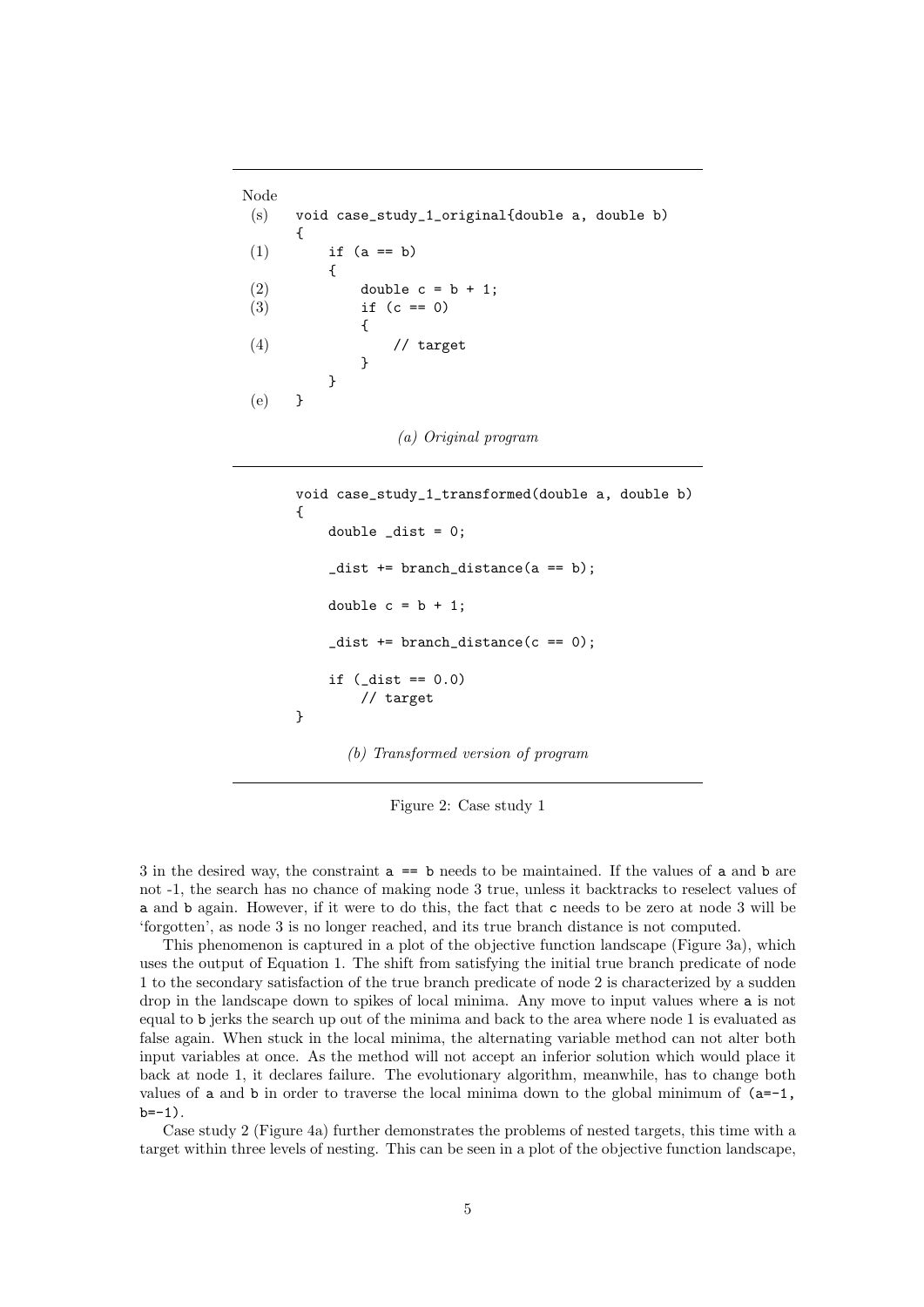(b) Transformed version

Figure 3: Objective function landscape for case study 1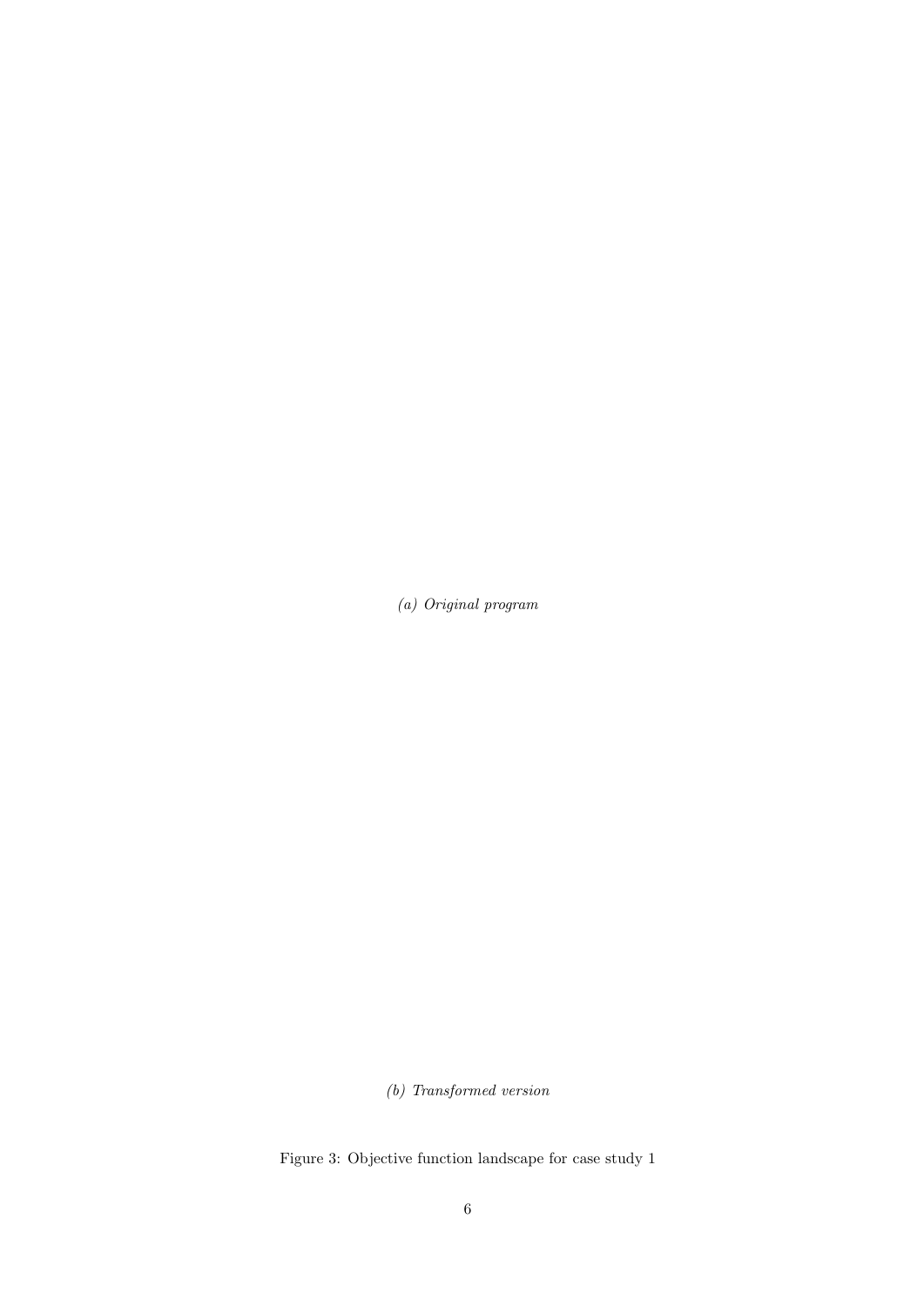```
Node
(s) void case_study2(double a, double b, double c)
    {
(1) double d, e;
(2) if (a == 0){
(3) if (b > 1)<br>(4) d = bd = b + b/2;else
(5) d = b - b/2;(6) if (d == 1){
(7) e = c + 2;(8) if (e == 2){
(9) // target
             }
          }
       }
(e) }
```

```
void case_study2_transformed(double a, double b, double c)
{
    double \_dist = 0;double d, e;
    \_dist += branch\_distance(a == 0);if (b > 1)d = b + b/2;else
        d = b - b/2;\_dist += branch\_distance(d == 1);e = c + 2;\_dist += branch\_distance(e == 2);if (\_dist == 0.0)// target
}
```
(b) Transformed version of program

Figure 4: Case study 2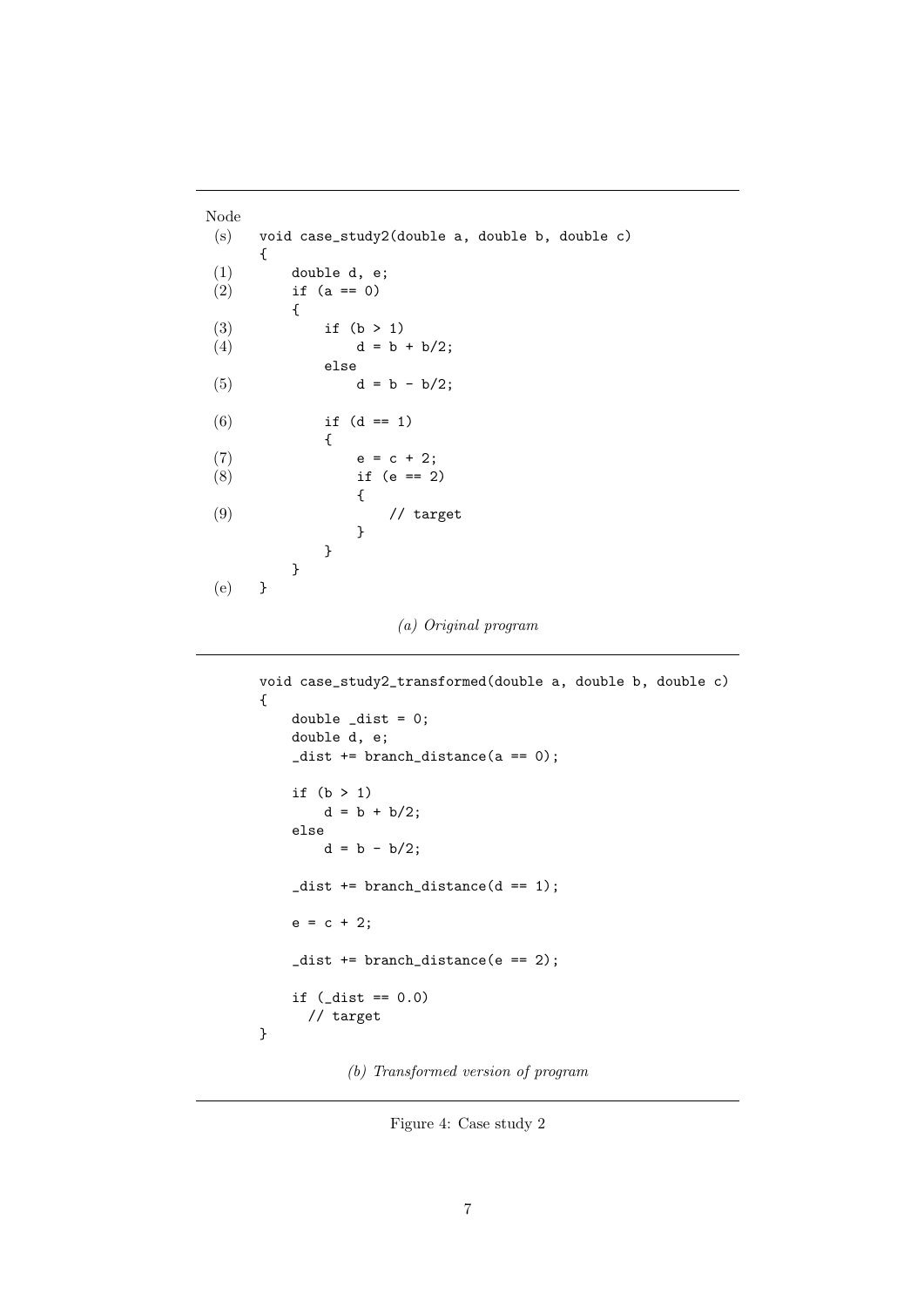(b) Transformed version

Figure 5: Objective Function for case study 2, plotted where  $c = 0$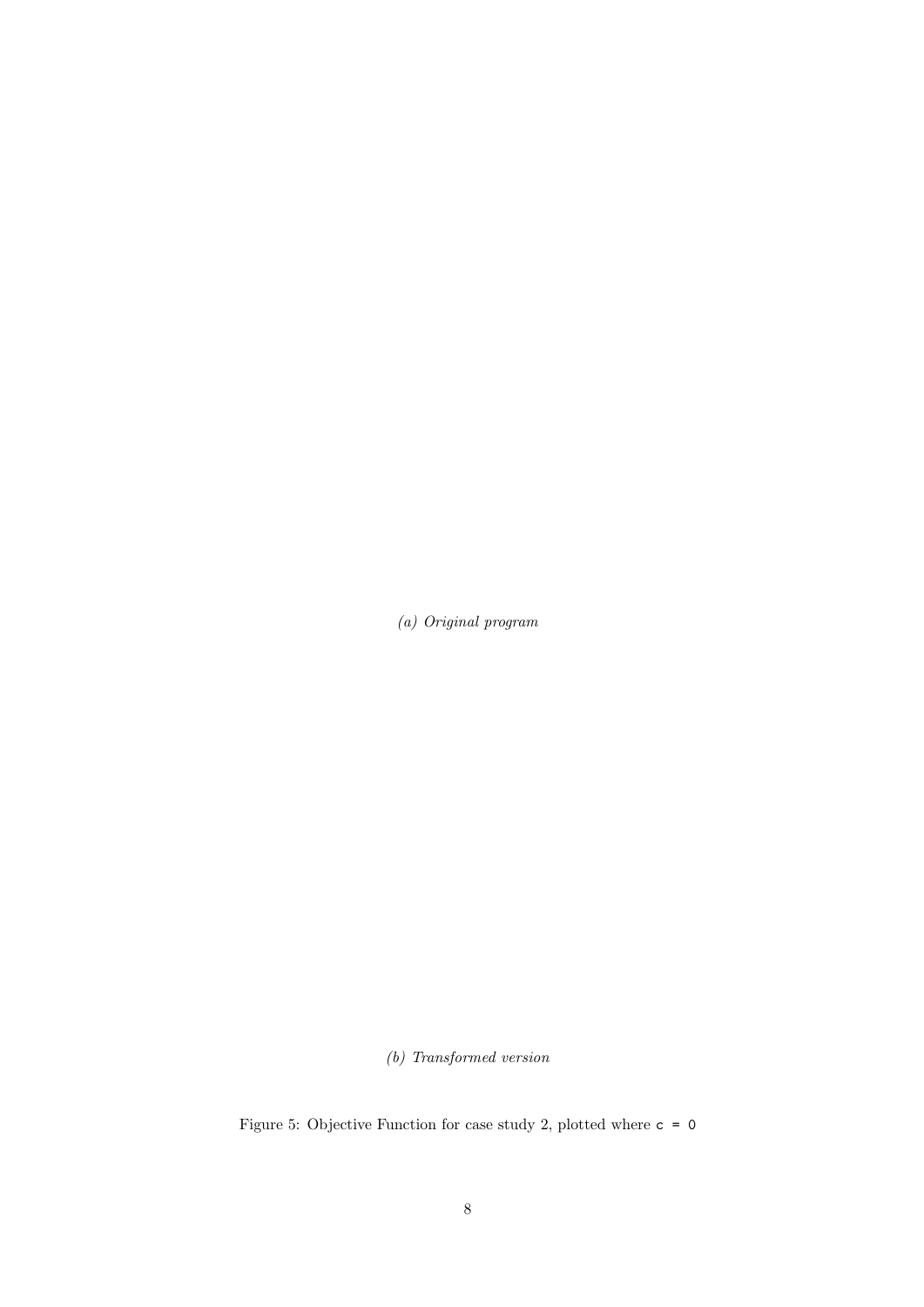seen in Figure 5a. The switch from minimizing the branch distance at node 2 to that of node 6 is again characterized by a sudden drop. Any move from a value of  $a = 0$  has a significant negative impact on the objective value, as the focus of the search is pushed back to satisfying this initial predicate. In this area of the search space, the objective function has no regard for the values of b, which is the only variable which can affect the outcome at node 6. To select inputs in order to take the true branch from node 6, the search is constrained in the  $a = 0$  plane of the search space.

#### 3.1 Related Work

Baresel et al. [3] consider the nested search target problem where no further statements exist between each subsequent if decision statement, as in the example of Figure 1. It is observed that the branch distances of each branching node can simply be measured at the 'top level', i.e. before node 1 is encountered, and simply added together for computing the objective function. However, if statements do exist between pairs of if statements, this solution is no longer plausible. In case study 1 (Figure 2), for example, the value of c at node 3 is fixed at node 2, which occurs after node 1 is executed. In case study 2 (Figure 4), the value of d at node 6 could be fixed at nodes 4 or 5, depending on the input value of b. Furthermore, the value of e is decided at node 7, which is nested in the true branches of nodes 6 and 2. A burning question therefore, is how often such intermediatory statements occur between if pairs in real-world code. Is an extended solution to the nested target problem justified?

### 3.2 Nesting in real world programs - an empirical study

An empirical study investigated nested if statement pairs for forty real-world programs. A description of each program, and its size, measured in lines of code by the tools wc and sloc can be found in Table 1.

The if statement pairs analyzed, for if statements  $P$  and  $Q$  - where  $Q$  is nested in  $P$  - followed the system dependence graph [9] pattern of the following form:

- 1. Q is control dependent on P
- 2. P is not transitively control dependent on Q

Control dependency  $[5]$  is informally defined as "for a program node I with two exits (e.g. an if statement), program node  $J$  is control dependent on  $I$  if one exit from  $I$  always results in  $J$ being executed, while the other exit may not result in J being executed". Rules 1 and 2, therefore, ensure that Q is nested in P and that P is differentiated from Q.

As outlined in the previous section, the issue of a possible statement sequence A existing between P and Q is an important feature which distinguishes this work from the earlier work of Baresel et al. [3]. Such occurrences were checked by the following rules:

- 3. A (if it exists) depends on some X which is control dependent on P (i.e. A depends on something nested in  $P$ )
- 4. A (if it exists) is not transitively control dependent on Q

A further fifth rule checked if A has a role in determining the outcome at Q, i.e. there is some variable assigned to in  $A$  that is used in the predicate at  $Q$ :

5. Q is transitively data dependent on A, and this dependency is not loop-carried

The condition that the dependency is not loop-carried ensures that if  $Q$  is data dependent on  $A$ , A does indeed occur in between  $P$  and  $Q$ , and does not merely appear after both  $P$  and  $Q$  within the body of a loop.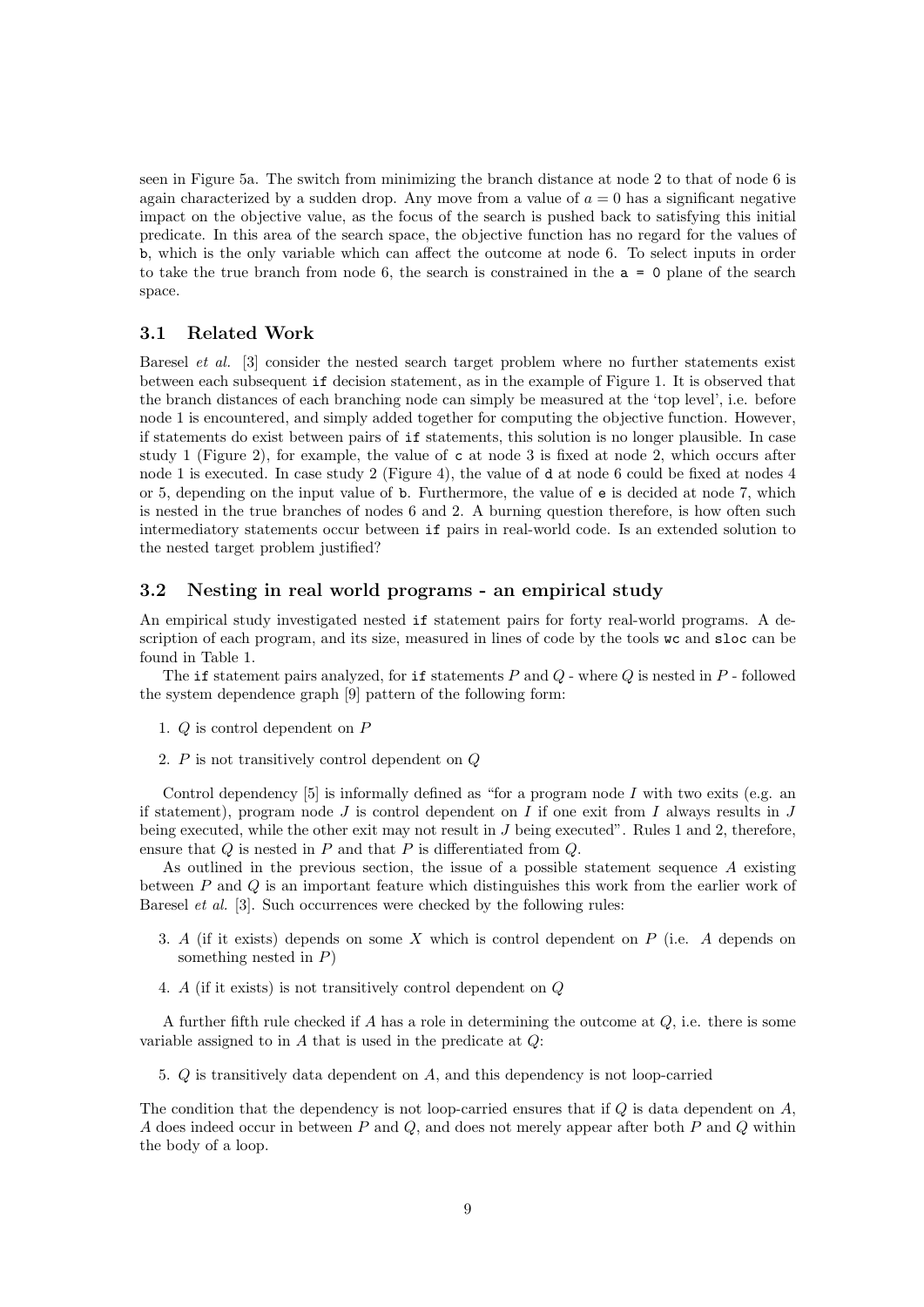| Program              | LOC     |         | Description                                  |  |
|----------------------|---------|---------|----------------------------------------------|--|
|                      | WС      | sloc    |                                              |  |
| a2ps                 | 63,600  | 40,222  | Postscript formatter                         |  |
| acct                 | 10,182  | 6,764   | Accounting package                           |  |
| barcode              | 5,926   | 3,975   | Barcode generator                            |  |
| bc                   | 16,763  | 11,173  | Calculator                                   |  |
| byacc                | 6,626   | 5,501   | Berkeley YACC                                |  |
| cadp                 | 12,930  | 10,620  | Protocol engineering tool-box                |  |
| compress             | 1,937   | 1,431   | Data compression utility                     |  |
| copia                | 1,170   | 1,112   | ESA signal processing code                   |  |
| $csurf-pkgs$         | 66,109  | 38,507  | Code surfer slicing tool                     |  |
| ctags                | 18,663  | 14,298  | Produces tags for ex, more, and vi           |  |
| diffutils            | 19,811  | 12,705  | File comparing routines                      |  |
| $_{\rm ed}$          | 13,579  | 9,046   | Unix editor                                  |  |
| empire               | 58,539  | 48,800  | War game                                     |  |
| EPWIC-1              | 9,597   | 5,719   | Image compression tool                       |  |
| espresso             | 22,050  | 21,780  | Logic simplification for CAD (from SPECmark) |  |
| findutils            | 18,558  | 11,843  | File finding utilities                       |  |
| $flex2-4-7$          | 15,813  | 10,654  | BSD scanner (version 2.4.7)                  |  |
| flex2-5-4            | 21,543  | 15,283  | BSD scanner (version 2.5.7)                  |  |
| ftpd                 | 19,470  | 15,361  | File Transfer Protocol daemon                |  |
| gcc.cpp              | 6,399   | 5,731   | Gnu C Preprocessor                           |  |
| $gnubg-0.0$          | 10,316  | 6,988   | Gnu Backgammon                               |  |
| gnuchess             | 17,775  | 14,584  | Gnu chess game player                        |  |
| gnugo                | 81,652  | 68,301  | Gnu go game player                           |  |
| go                   | 29,246  | 25,665  | The game go                                  |  |
| ijpeg                | 30,505  | 18,585  | JPEG compressor (from SPECmark)              |  |
| indent               | 6,724   | 4,834   | C formatter                                  |  |
| li.                  | 7,597   | 4,888   | Xlisp interpreter                            |  |
| ntpd                 | 47,936  | 30,773  | Daemon for the network time protocol         |  |
| oracolo <sub>2</sub> | 14,864  | 8,333   | Array processor                              |  |
| prepro               | 14,814  | 8,334   | ESA array pre-processing code                |  |
| replace              | 563     | 512     | Regular expression string replacement        |  |
| space                | 9,564   | 6,200   | ESA ADL interpreter                          |  |
| spice                | 179,623 | 136,182 | Digital circuit simulator                    |  |
| termutils            | 7,006   | 4,908   | Unix terminal emulation utilities            |  |
| tile-forth-2.1       | 4,510   | 2,986   | Forth Environment                            |  |
| $time-1.7$           | 6,965   | 4,185   | CPU resource measure                         |  |
| $userv-0.95.0$       | 8,009   | 6,132   | Trust management service                     |  |
| wdiff.0.5            | 6,256   | 4,112   | Diff front end                               |  |
| which                | 5,407   | 3,618   | Unix utility                                 |  |
| wpst                 | 20,499  | 13,438  | CodeSurfer Pointer Analysis                  |  |
| Sum                  | 919,096 | 664,083 |                                              |  |
| Average              | 22,977  | 16,602  |                                              |  |

Table 1: Details of the real world programs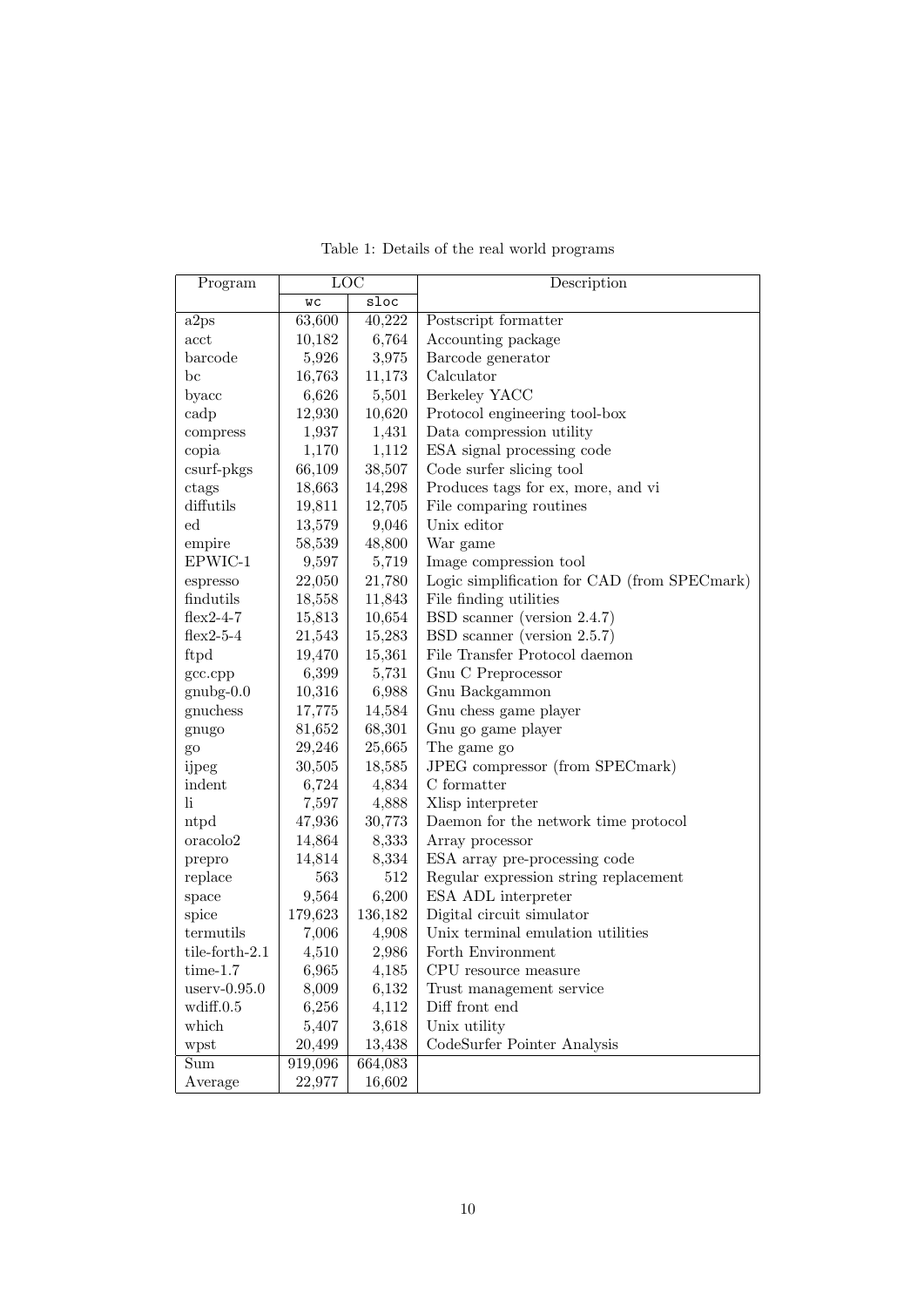| Program                    | All              | Nothing        | Unrelated        | Related          |
|----------------------------|------------------|----------------|------------------|------------------|
|                            |                  | in between     | in between       | in between       |
| a2ps                       | $\overline{528}$ | 98             | 147              | 283              |
| acct                       | 105              | 36             | 30               | 39               |
| barcode                    | 116              | $8\,$          | 40               | 68               |
| $_{\rm bc}$                | 114              | 28             | 29               | 57               |
| byacc                      | 154              | $25\,$         | $51\,$           | $78\,$           |
| cadp                       | 136              | 65             | 26               | $45\,$           |
| compress                   | 22               | $\,6$          | $\overline{4}$   | 12               |
| copia                      | $\mathbf{1}$     | $\mathbf{1}$   | $\overline{0}$   | $\boldsymbol{0}$ |
| csurf-pkgs                 | 757              | 97             | 267              | 393              |
| ctags                      | 257              | 85             | 31               | 141              |
| diffutils                  | 263              | 51             | 83               | 129              |
| ed                         | 162              | 38             | $45\,$           | 79               |
| empire                     | 2,915            | 283            | 1,132            | 1,500            |
| EPWIC-1                    | 160              | 35             | 38               | 87               |
| espresso                   | 380              | 74             | 103              | 203              |
| findutils                  | 187              | 38             | 42               | 107              |
| $flex2-4-7$                | 203              | 69             | $75\,$           | 59               |
| $flex2-5-4$                | 261              | 80             | 110              | 71               |
| ftpd                       | 900              | 174            | 203              | 523              |
| gcc.cpp                    | 187              | $40\,$         | $35\,$           | 112              |
| $gnubg-0.0$                | 224              | $42\,$         | 87               | $\rm 95$         |
| gnuchess                   | 498              | 134            | 159              | 205              |
| gnugo                      | 1,578            | 384            | 531              | 663              |
| go                         | 1,568            | 375            | 609              | 584              |
| ijpeg                      | 277              | 104            | 64               | 109              |
| indent                     | 224              | 56             | 46               | 122              |
| $\mathop{\rm li}\nolimits$ | 121              | $52\,$         | $30\,$           | $39\,$           |
| ntpd                       | 973              | 197            | 310              | 466              |
| oracolo2                   | 282              | 22             | 65               | 195              |
| prepro                     | 263              | 16             | 65               | 182              |
| replace                    | $\overline{7}$   | $\overline{3}$ | $\boldsymbol{0}$ | $\overline{4}$   |
| space                      | 283              | 22             | 65               | 196              |
| spice                      | 3,010            | 428            | 717              | 1,865            |
| termutils                  | 77               | 13             | 16               | 48               |
| tile-forth-2.1             | 44               | $20\,$         | $\,6$            | 18               |
| $time-1.7$                 | $17\,$           | $\,6\,$        | 8                | 3                |
| $userv-0.95.0$             | 243              | 44             | 39               | 160              |
| wdiff.0.5                  | 49               | 18             | 12               | 19               |
| which                      | 33               | $\overline{4}$ | 12               | 17               |
| wpst                       | 360              | 41             | 128              | 191              |
| average                    | 448.5            | 82.8           | 136.5            | 229.2            |
| $\%$                       |                  | 18.5%          | $30.4\%$         | 51.1%            |

Table 2: Nesting in real-world programs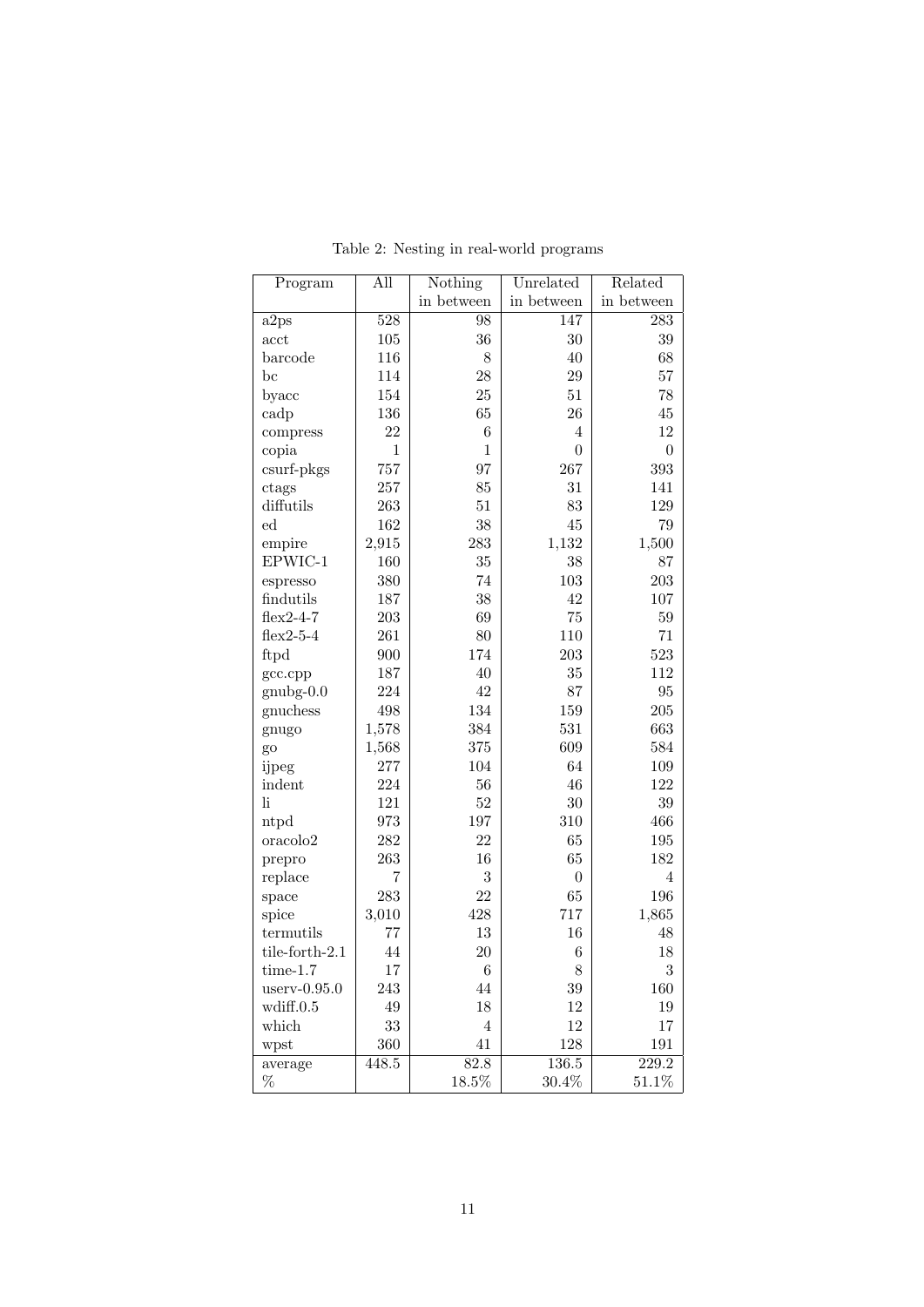The results can be seen in Table 2. 'All' is a figure of all if statement pairs analyzed. 'Nothing in between' records all if  $P$  and  $Q$  pairs with no  $A$ . 'Unrelated in between' records all  $P$  and  $Q$ pairs with an A, but A does not have an effect on Q. 'Related in between', on the other hand, counts all A's that have an effect on the predicate at Q.

The results show that the 'unrelated in between' case, that is the form of if pairs that can be handled by the technique of Baresel *et al.* account for less than a fifth of all if pairs studied. A further 30% of the 'unrelated in between' could also be handled, since the extra statements do not affect Q. Therefore, the branch distance calculation could still legitimately take place before P, however data dependency analysis would be required to establish this situation. The remaining 50% of the 'related in between' cases would not be plausibly handled by the approach of Baresel et al. This is overcome by the application of a testability transformation approach described in the next section.

## 4 Applying a Testability Transformation

A testability transformation [7] is a source-to-source program transformation that seeks to improve the performance of a test data generation technique. The transformed program produced is merely a 'means to an end', rather than an 'end' in itself, and can be discarded once it has served its purpose as an intermediary for generating the required test data. The transformation process need not preserve the traditional meaning of a program. For example, in order to cover a chosen branch, it is only required that the transformation preserve the set of test-adequate inputs. That is, the transformed program must be guaranteed to execute the desired branch under the same initial conditions. Testability transformations have also been applied to the problem of flags for evolutionary test data generation [2, 6], and the transformation of unstructured programs for branch coverage [8].

The philosophy behind the testability transformation proposed in this paper is to remove the constraint that the branch distances of nested decision nodes must be minimized to zero one at a time, and one after the other. The transformation takes the original program and removes decision statements on which the target is control dependent. In this way, when the program is executed, it is free to proceed into the originally nested areas of the program, regardless of whether the original branching predicate would have allowed that to happen. In place of the decision is an assignment to a variable dist, which computes the branch distance based on the original predicate. At the end of the program, the value of  $\Delta$ dist reflects the summation of each of the individual branch distances. This value may then be used as the objective value for the test data input.

The original version of case study 1 (Figure 2a) can therefore be transformed into the program seen in Figure 2b. The benefit of the transformation can be immediately seen in a plot of the objective function landscape (Figure 3b). The sharp drop into local minima of the original landscape (Figure 3a) is replaced with smooth planes sloping down to the global minimum.

Case study 2 (Figure 4) is of a slightly more complicated nature, with the target positioned within three levels of nesting. A further  $if$ -else decision exists at level one, before the second conditional en route to the target. Within both branches of this decision, a value is assigned to the variable d, on which the if statement at node 6 is dependent upon. The transformed version of the program can be seen in Figure 4b. Again, the benefits of the transformation can be instantly seen in a plot of the objective landscape (Figure 5b). The sharp drop in the original landscape (Figure 5a) corresponding to branching node 1 being evaluated as true and branching node 2 being encountered, is replaced by a smooth landscape sloping down from all areas of the search space down into the global minimum.

### 5 Experimental Study

The two case studies introduced were put to the test with an evolutionary approach.

The Genetic and Evolutionary Algorithm Toolbox (GEATbx) [18] was used to perform the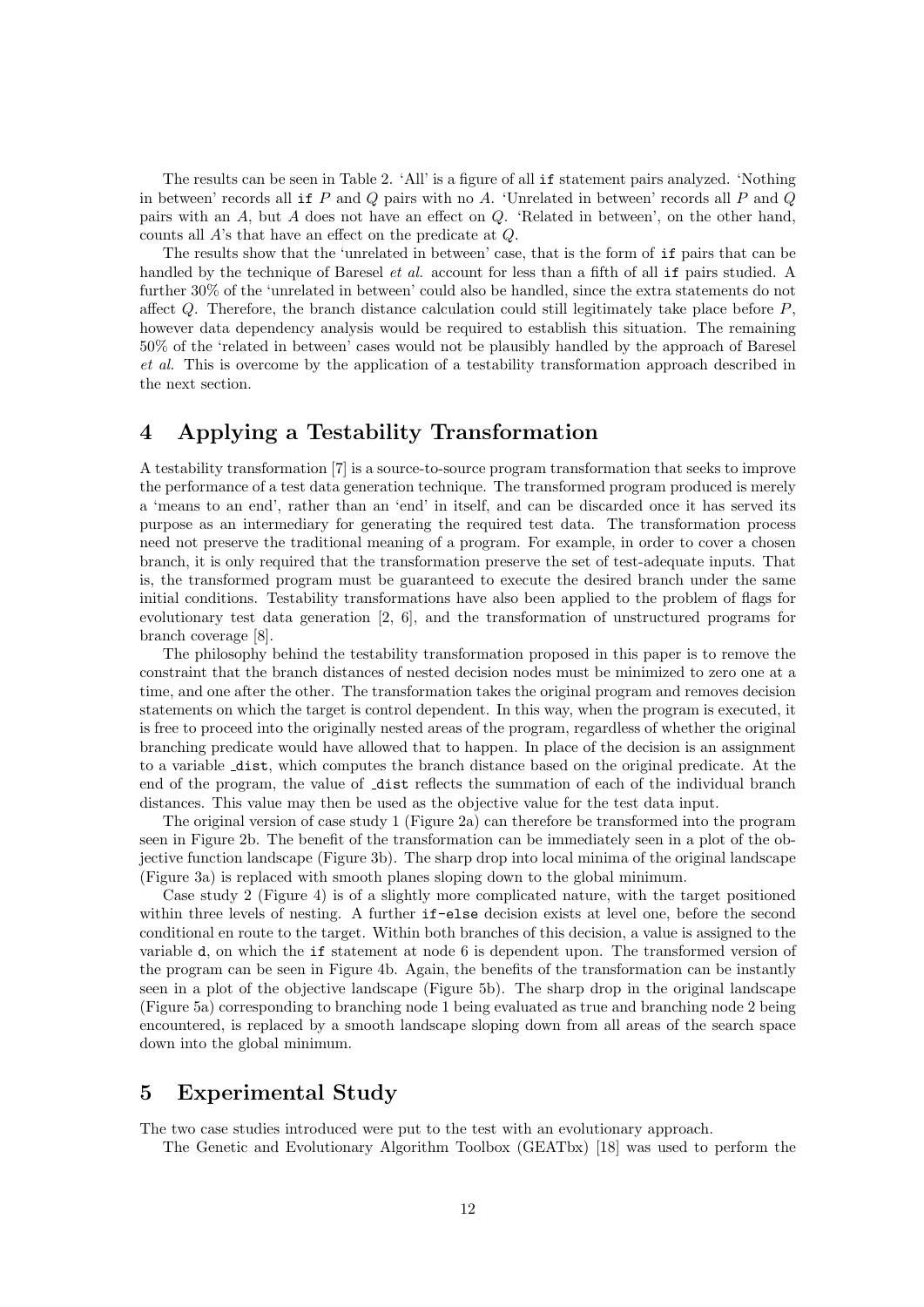| Run            | Untransformed Version | <b>Transformed Version</b> |
|----------------|-----------------------|----------------------------|
|                | 35,130                | 11,910                     |
| $\overline{2}$ | 31,350                | 18,390                     |
| 3              | 17,580                | 13,260                     |
| 4              | 24,060                | 10,560                     |
| 5              | 27,300                | 14,070                     |
| 6              | 38,100                | 13,260                     |
| 7              | 39,180                | 9,750                      |
| 8              | 27,300                | 13,800                     |
| 9              | 30,540                | 12,720                     |
| 10             | 32,700                | 16,500                     |
| Average        | 30,324                | 13,422                     |

Table 3: Test data evaluations for case study 1

Table 4: Test data evaluations for case study 2

| Run            | <b>Untransformed Version</b> | <b>Transformed Version</b> |
|----------------|------------------------------|----------------------------|
| 1              | 54,030                       | 19,470                     |
| $\overline{2}$ | 54,030                       | 20,550                     |
| 3              | 54,030                       | 16,770                     |
| 4              | 54,030                       | 17,850                     |
| 5              | 54,030                       | 18,390                     |
| 6              | 54,030                       | 19,200                     |
| 7              | 54,030                       | 19,740                     |
| 8              | 54,030                       | 19,470                     |
| 9              | 54,030                       | 15,150                     |
| 10             | 54,030                       | 16,500                     |
| Average        | 54,030                       | 18,309                     |

evolutionary searches, which were conducted as follows. 300 individuals were used per generation, split into 6 subpopulations starting with 50 individuals each. Linear ranking is utilized, with a selection pressure of 1.7. The input vectors are operated on by the evolutionary algorithm 'as is', i.e. as a vector of double values. Individuals are recombined using discrete recombination, and mutated using real-valued mutation. Real-valued mutation is performed using "number creep" the alteration of variable values through the addition of small amounts. Competition and migration is employed across subpopulations. Each evolutionary search was terminated after 200 generations if test data was not found. Each experiment with each program version was repeated ten times.

The domains of each double variable were -1000 to 1000 with a precision of 0.001, giving search space size of  $10^{11}$  for case study 1 and  $10^{17}$  for case study 2.

For case study 1, the evolutionary algorithm generally performed less than half the number of objective function evaluations (i.e. test data evaluations) for the transformed version of the program, compared to the untransformed version (Table 3). The average best objective value plot, in Figure 6, shows search progress for the untransformed version of case study, with sudden improvements in objective as the search navigates from local minimum to local minimum. Search progress for the transformed version, as expected, is more consistent and gradual.

The evolutionary algorithm encountered severe difficulties with the untransformed program for case study 2. Due to the existence of three levels of nesting, the search fails on each occasion. Exactly the same number of test data evaluations are performed on each of the ten repetitions of the experiment (Table 4), terminating in the 200th generation. The search has much more success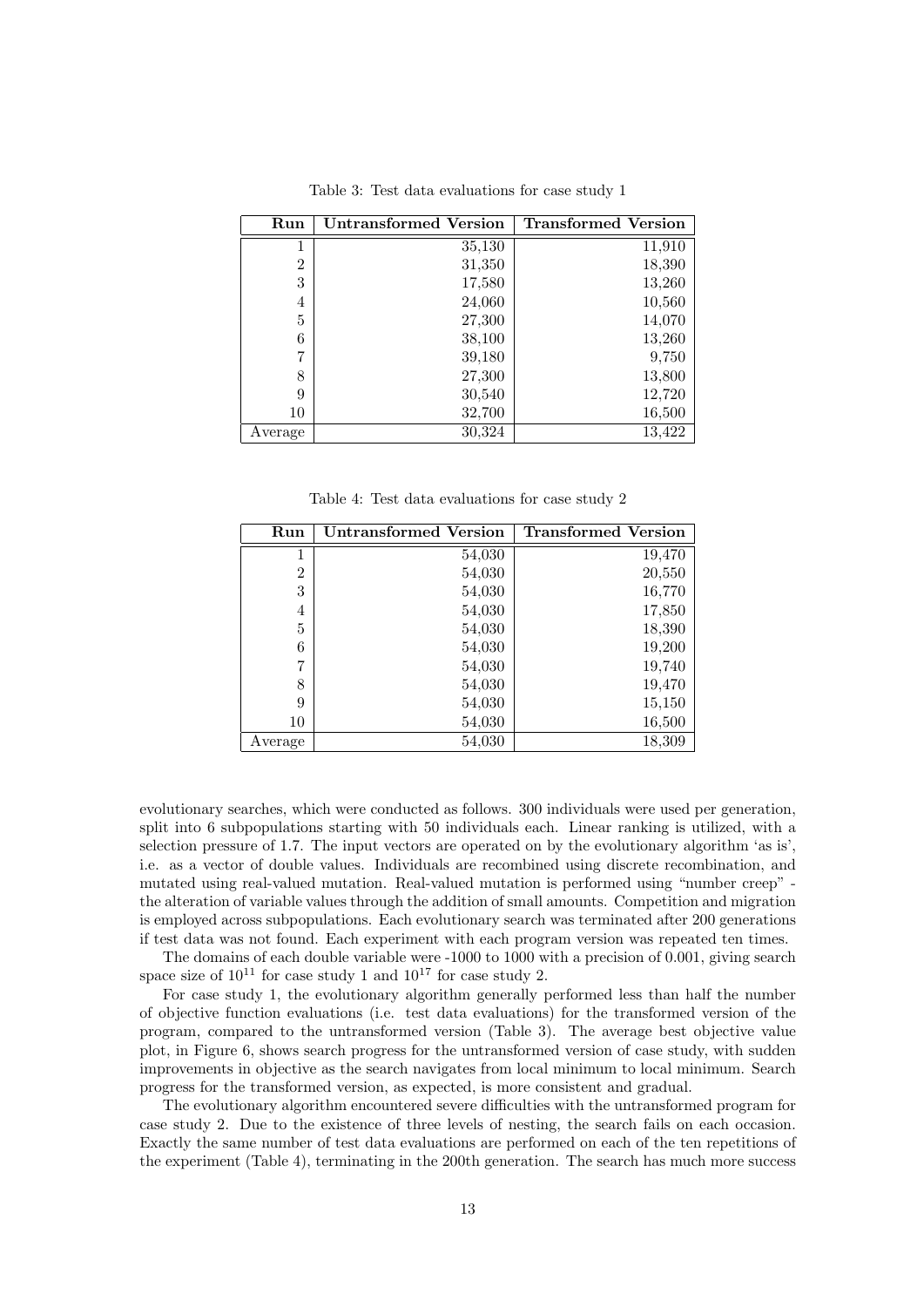Figure 6: Average best objective value plot for case study 1

with the transformed version of the program, finding test data as early as the 55th generation in one of the ten repetitions.

### 6 Future Work

The transformation algorithm proposed in this paper does not accommodate for decision statements that are looping constructs, such as 'while' or 'for', or for if decision statements that are themselves nested within an outer loop. This is because the branch distance value for a conditional could potentially be added more than once. An advanced version of the algorithm might allow for loops by simply recording the minimum value of the branch distance encountered for the conditional, and adding this to the end value of the dist variable. It makes no difference to the transformation algorithm, of course, if intermediate blocks of statements occurring between nested if pairs feature self-contained loops.

The transformation algorithm also has issues with certain type of predicates, which need to be detected unless run-time errors are allowed to occur. One example of this is a predicate which tests the possibility of a dynamic memory reference. The following example may lead to a program error if it is transformed, due to the possibility of the array index of

texttti being less than zero or greater than the length of the array, and thus causing an array out of bounds error:

```
if (i \ge 0 \& k \in \text{length_of}_a){
    printf("%f\n", a[i]);
}
```
Another issue is the possibility of introducing division by zero errors, for example in the following segment of code if the conditional were to be removed:

if (d != 0)  
{  

$$
r = n / d;
$$
  
}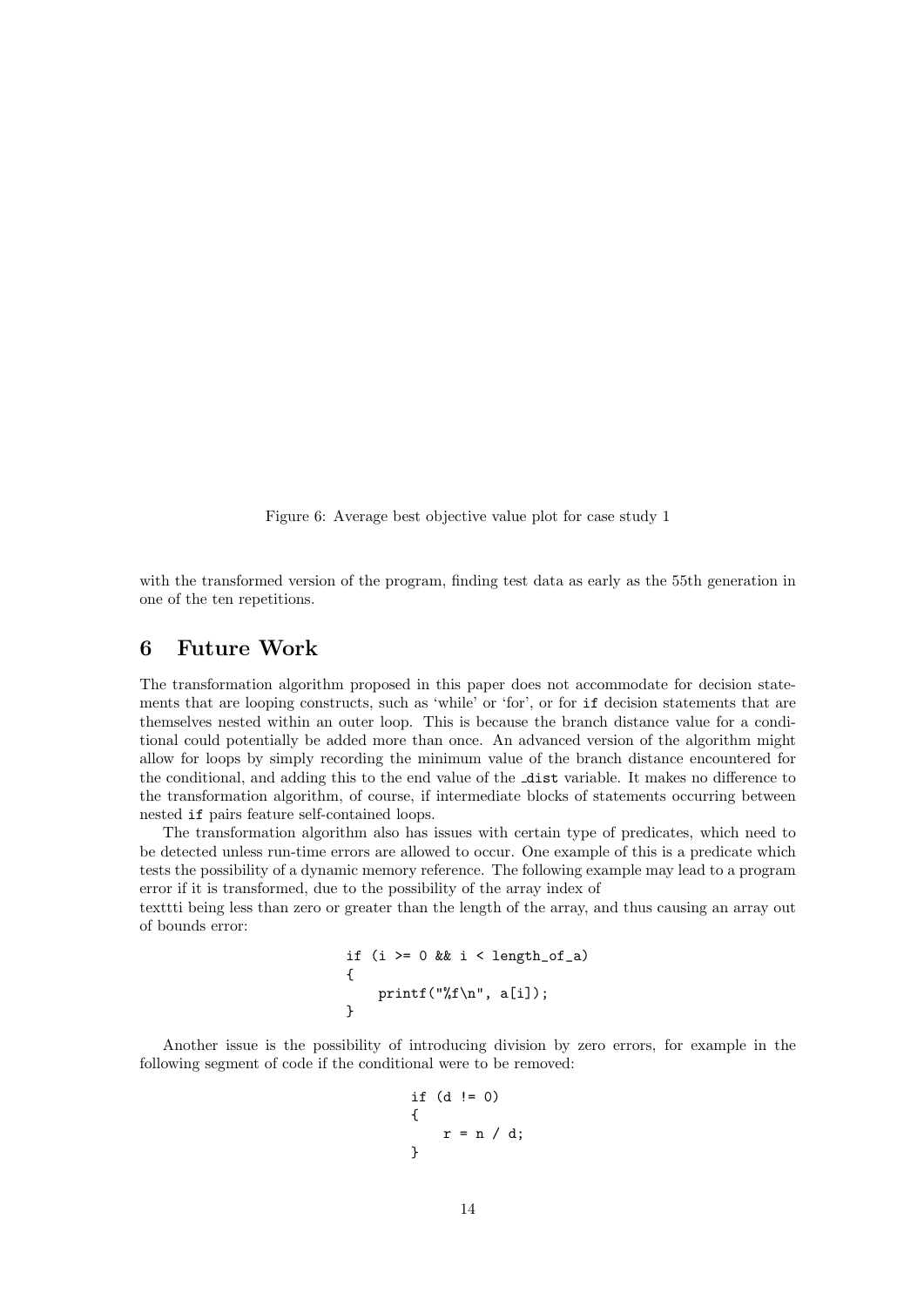Figure 7: Average best objective value plot for case study 2

Currently, the transformation algorithm works on a per-target basis - a separate transformation needs to be performed for each search target. An advanced version of the algorithm could modify the predicates of the program to contain function calls. The function call would record the branch distance, and then decide on the basis of the nesting of the current target as to a boolean value to return, and ultimately, whether execution should be allowed to proceed down a specific branch. For example, in the following,  $tt{\_}nesting{\_}check$  records the branch distance of  $a == b$  at node A and lets execution flow down through its true branch regardless of whether a actually does equal b or not. However, tt nesting check remains true to the original predicate  $b = c$  at node B, since the current target is not nested within it, but allows execution through the true branch at node C regardless of whether c == d.

```
Node
(A) if (tt\_nesting\_check(a == b)){
(B) if (tt\_nesting\_check(b == c){
          ...
        }
(C) if (tt\_nesting\_check(c == d)){
          // current target nested in here
        }
      }
```
## 7 Conclusions

This paper has described how targets nested within more than one conditional statement can cause problems for search-based approaches to structural test data generation. In the presence of nesting, the search is forced to concentrate on satisfying one branch predicate at a time, one after the other. This slows search progress and restricts the potential search space available for the satisfaction of branching predicates 'later' in the sequence of nested conditionals.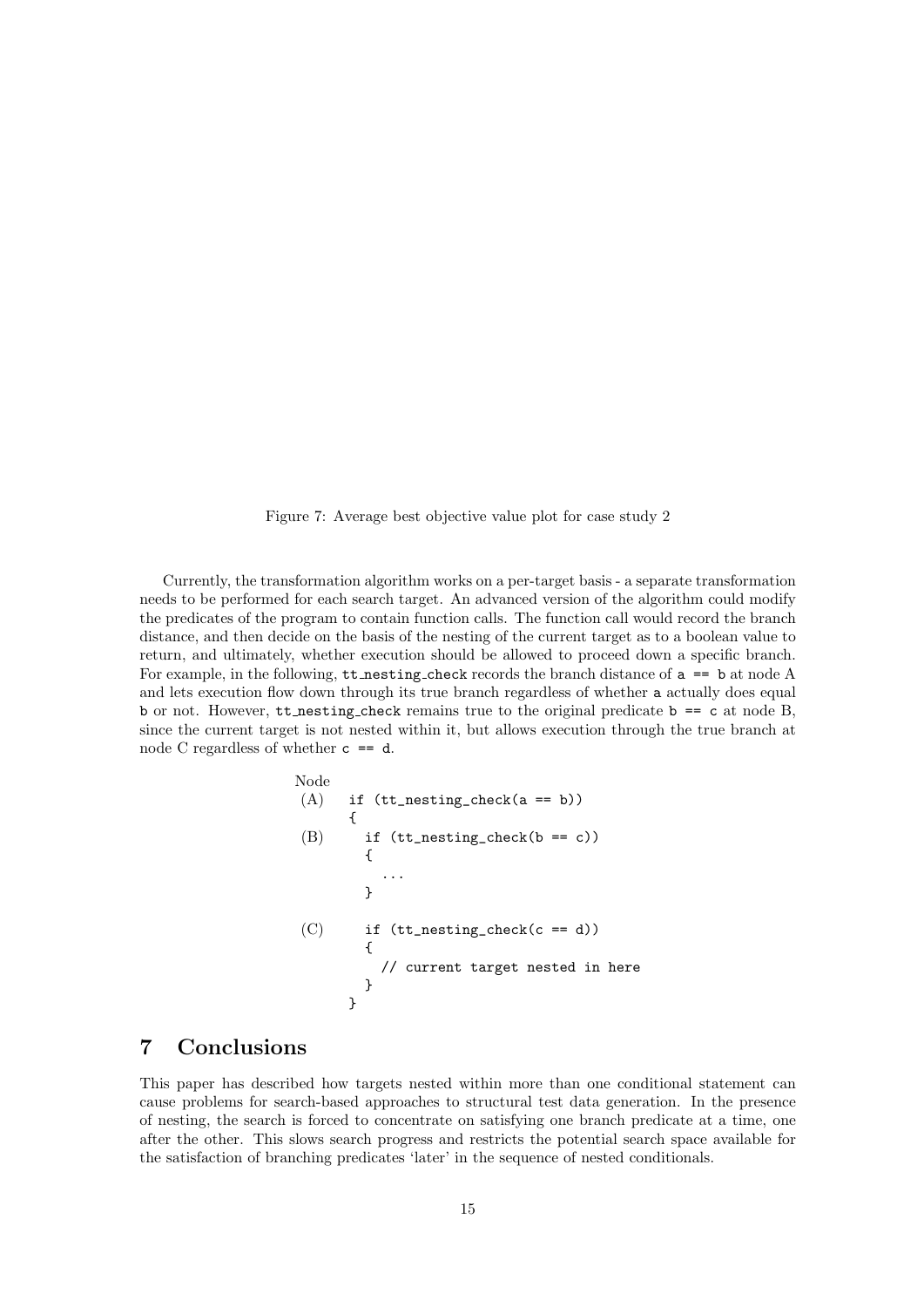A testability transformation approach was presented to the problem. A testability transformation is a source-to-source program transformation that seeks to improve the performance of a test data generation technique. The transformed program produced is merely a 'means to an end', rather than an 'end' in itself, and can be discarded once it has served its purpose as an intermediary for generating the required test data.

The main idea behind the testability transformation proposed in this paper is to remove the constraint that the branch distances of nested decision nodes must be evaluated one after the other. The transformation takes the original program and removes decision statements on which the target is control dependent. In this way, when the program is executed, it is free to proceed into the original nested areas of the program, calculating all branch distance values for the purpose in order to compute objective values which are in full possession of the facts about the input data.

The approach was put to the test with two case studies. The case studies are small examples, and by no means represent a worse-case scenario, yet serve to demonstrate the power of the approach. The transformed version of case study 1 allowed the evolutionary search to find test data in half the number of test data evaluations over the original version of the program. Whilst test data could not be found for the search target for the original version of case study 2, the evolutionary algorithm succeeded every time with the transformed version.

The transformation approach deals with assignments to variables in between nested conditionals which may affect the outcome at 'later' conditionals en route to the current structural target. The empirical study of if pairs in forty real-world programs, where one of the if statements of the pair is nested within the other, showed that this situation occurs just over 50% of the time. These cases can not be dealt with earlier work of Baresel et al. [3] which investigated the nesting problem.

### References

- [1] A. Baresel. Automatisierung von strukturtests mit evolutionren algorithmen. Diploma Thesis, Humboldt University, Berlin, Germany, July 2000.
- [2] A. Baresel, D. Binkley, M. Harman, and B. Korel. Evolutionary testing in the presence of loop-assigned flags: A testability transformation approach. In Proceedings of the International Symposium on Software Testing and Analysis (ISSTA 2004), pages 43–52, Boston, Massachusetts, USA, 2004. ACM.
- [3] A. Baresel, H. Sthamer, and M. Schmidt. Fitness function design to improve evolutionary structural testing. In Proceedings of the Genetic and Evolutionary Computation Conference (GECCO 2002), pages 1329–1336, New York, USA, 2002. Morgan Kaufmann.
- [4] R. Ferguson and B. Korel. The chaining approach for software test data generation. ACM Transactions on Software Engineering and Methodology, 5(1):63–86, 1996.
- [5] J. Ferrante, K. Ottenstein, and J. D. Warren. The program dependence graph and its use in optimization. ACM Transactions on Programming Languages and Systems, 9(3):319–349, 1987.
- [6] M. Harman, L. Hu, R. Hierons, A. Baresel, and H. Sthamer. Improving evolutionary testing by flag removal. In Proceedings of the Genetic and Evolutionary Computation Conference (GECCO 2002), pages 1359–1366, New York, USA, 2002. Morgan Kaufmann.
- [7] M. Harman, L. Hu, R. Hierons, J. Wegener, H. Sthamer, A. Baresel, and M. Roper. Testability transformation. IEEE Transactions on Software Engineering, 30(1):3–16, 2004.
- [8] R. Hierons, M. Harman, and C. Fox. Branch-coverage testability transformation for unstructured programs. The Computer Journal, To appear, 2005.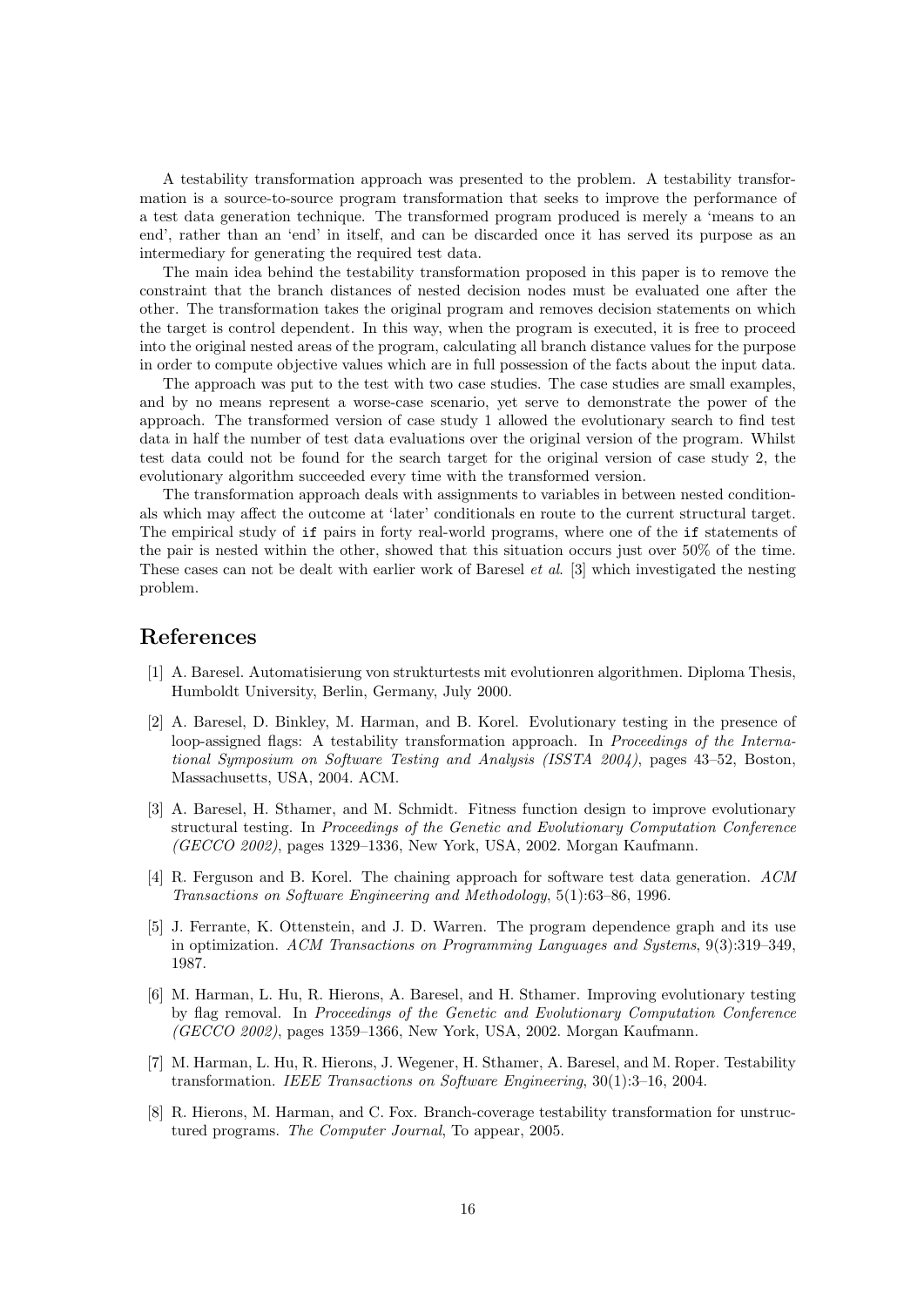- [9] T. Horwitz S., Reps and D. Binkley. Interprocedural slicing using dependence graphs. ACM Transactions on Programming Languages and Systems, 12:26–60, 1990.
- [10] B. Jones, H. Sthamer, and D. Eyres. Automatic structural testing using genetic algorithms. Software Engineering Journal, 11(5):299–306, 1996.
- [11] B. Jones, H. Sthamer, X. Yang, and D. Eyres. The automatic generation of software test data sets using adaptive search techniques. In Proceedings of the 3rd International Conference on Software Quality Management, pages 435–444, Seville, Spain, 1995.
- [12] B. Korel. Automated software test data generation. IEEE Transactions on Software Engineering, 16(8):870–879, 1990.
- [13] B. Korel. Dynamic method for software test data generation. Software Testing, Verification and Reliability, 2(4):203–213, 1992.
- [14] B. Korel and A. M. Al-Yami. Assertion-oriented automated test data generation. In Proceedings of the 18th International Conference on Software Engineering (ICSE), pages 71–80, 1996.
- [15] P. McMinn. Search-based software test data generation: A survey. Software Testing, Verification and Reliability, 14(2):105–156, 2004.
- [16] P. McMinn and M. Holcombe. Hybridizing evolutionary testing with the chaining approach. In Proceedings of the Genetic and Evolutionary Computation Conference (GECCO 2004), Lecture Notes in Computer Science vol. 3103, pages 1363–1374, Seattle, USA, 2004. Springer-Verlag.
- [17] R. Pargas, M. Harrold, and R. Peck. Test-data generation using genetic algorithms. Software Testing, Verification and Reliability, 9(4):263–282, 1999.
- [18] H. Pohlheim. GEATbx Genetic and Evolutionary Algorithm Toolbox, http://www.geatbx.com.
- [19] P. Puschner and R. Nossal. Testing the results of static worst-case execution-time analysis. In Proceedings of the 19th IEEE Real-Time Systems Symposium, pages 134–143, Madrid, Spain, 1998. IEEE Computer Society Press.
- [20] N. Tracey. A Search-Based Automated Test-Data Generation Framework for Safety Critical Software. PhD thesis, University of York, 2000.
- [21] N. Tracey, J. Clark, and K. Mander. Automated program flaw finding using simulated annealing. In Software Engineering Notes, Issue 23, No. 2, Proceedings of the International Symposium on Software Testing and Analysis (ISSTA 1998), pages 73–81, 1998.
- [22] N. Tracey, J. Clark, and K. Mander. The way forward for unifying dynamic test-case generation: The optimisation-based approach. In International Workshop on Dependable Computing and Its Applications, pages 169–180. Dept of Computer Science, University of Witwatersrand, Johannesburg, South Africa, 1998.
- [23] N. Tracey, J. Clark, K. Mander, and J. McDermid. An automated framework for structural test-data generation. In Proceedings of the International Conference on Automated Software Engineering, pages 285–288, Hawaii, USA, 1998. IEEE Computer Society Press.
- [24] N. Tracey, J. Clark, K. Mander, and J. McDermid. Automated test data generation for exception conditions. Software - Practice and Experience, 30(1):61–79, 2000.
- [25] J. Wegener, A. Baresel, and H. Sthamer. Evolutionary test environment for automatic structural testing. Information and Software Technology, 43(14):841–854, 2001.